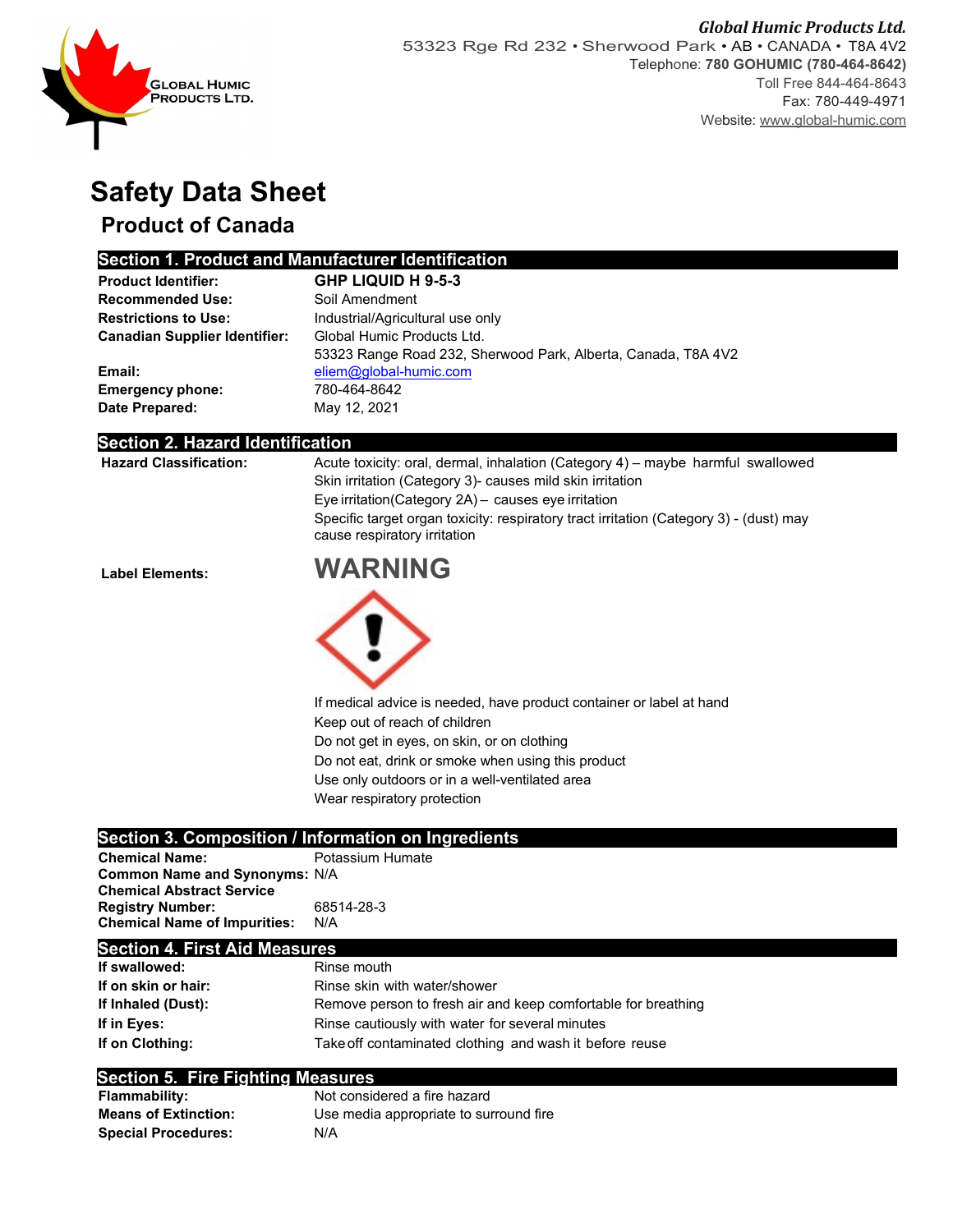## Safety Data Sheet

| <b>Section 6. Accidental Release Measures</b>                              |                                                                                                                                                                                     |
|----------------------------------------------------------------------------|-------------------------------------------------------------------------------------------------------------------------------------------------------------------------------------|
| Cleaning:                                                                  | Wash with water and contain, notify appropriate authorities when released toenvironment<br>occurs.                                                                                  |
| <b>Containment:</b>                                                        | Storage containers                                                                                                                                                                  |
| <b>Section 7. Handling and Storage</b>                                     |                                                                                                                                                                                     |
| Handling:<br>Storage:                                                      | Ordinary liquid material transfer and storage equipment (pumps, etc.)<br>Store in a dry place, closed container, at temperatures not exceeding 50°C or below<br>freezing            |
|                                                                            | Section 8. Exposure Controls / Personal Protection                                                                                                                                  |
| <b>Personal Protective</b><br>Equipment:                                   | <b>Respiratory Protection</b> – not required in fresh air or good ventilation<br>Protective Gloves - wear loose fitting gloves<br>Eye protection $-$ goggles required when spraying |
| <b>Section 9. Physical and Chemical Properties</b>                         |                                                                                                                                                                                     |
| <b>Physical State:</b>                                                     | Liquid                                                                                                                                                                              |
| Odor:                                                                      | Odorless                                                                                                                                                                            |
| <b>Odor Threshold:</b>                                                     | N/A                                                                                                                                                                                 |
| <b>Vapor Pressure:</b>                                                     | N/A<br>N/A                                                                                                                                                                          |
| <b>Vapor Density:</b><br><b>Evaporation Rate:</b>                          | N/A                                                                                                                                                                                 |
| <b>Boiling Point:</b>                                                      | 89 °C                                                                                                                                                                               |
| pH:                                                                        | 6.2                                                                                                                                                                                 |
| Appearance:                                                                | <b>Black</b>                                                                                                                                                                        |
| <b>Specific Gravity:</b>                                                   | 1.15                                                                                                                                                                                |
| <b>Coefficient of Water /Oil Distribution:</b>                             | N/A                                                                                                                                                                                 |
| Moisture:                                                                  | 79%                                                                                                                                                                                 |
| <b>Section 10. Stability and Reactivity</b>                                |                                                                                                                                                                                     |
| <b>Chemical Stability:</b>                                                 | Stable under ambient conditions                                                                                                                                                     |
| Incompatibility with other Substances:                                     | Non-reactive                                                                                                                                                                        |
| <b>Minimum Ignition Temperature:</b>                                       | N/A<br>N/A                                                                                                                                                                          |
| <b>Minimum Explosive Concentration:</b><br><b>Minimum Ignition Energy:</b> | N/A                                                                                                                                                                                 |
| <b>Susceptibility to Spontaneous Combustion:</b>                           | N/A                                                                                                                                                                                 |
| <b>Section 11. Toxicological Information</b>                               |                                                                                                                                                                                     |
| <b>Lethal Dose:</b>                                                        | N/A                                                                                                                                                                                 |
| <b>Lethal Concentration:</b>                                               | N/A                                                                                                                                                                                 |
| <b>Routes of Exposure:</b>                                                 | Ingestion, skin contact, eye contact, inhalation                                                                                                                                    |
| Effects of Repeated (Chronic) Exposure: N/A                                | Significant Laboratory Data with Possible Relevance to Human Health Hazard Evaluation: N/A                                                                                          |
| <b>Section 12. Ecological Information</b>                                  |                                                                                                                                                                                     |
|                                                                            |                                                                                                                                                                                     |
| <b>Ecological Concerns:</b>                                                | N/A                                                                                                                                                                                 |
| <b>Section 13. Disposal Considerations</b>                                 |                                                                                                                                                                                     |
| Disposal:                                                                  | In accordance with applicable environmental regulations, landfills                                                                                                                  |
|                                                                            |                                                                                                                                                                                     |

### **Section 14. Transportation Information**

**Department of Transportation:** Not considered hazardous material